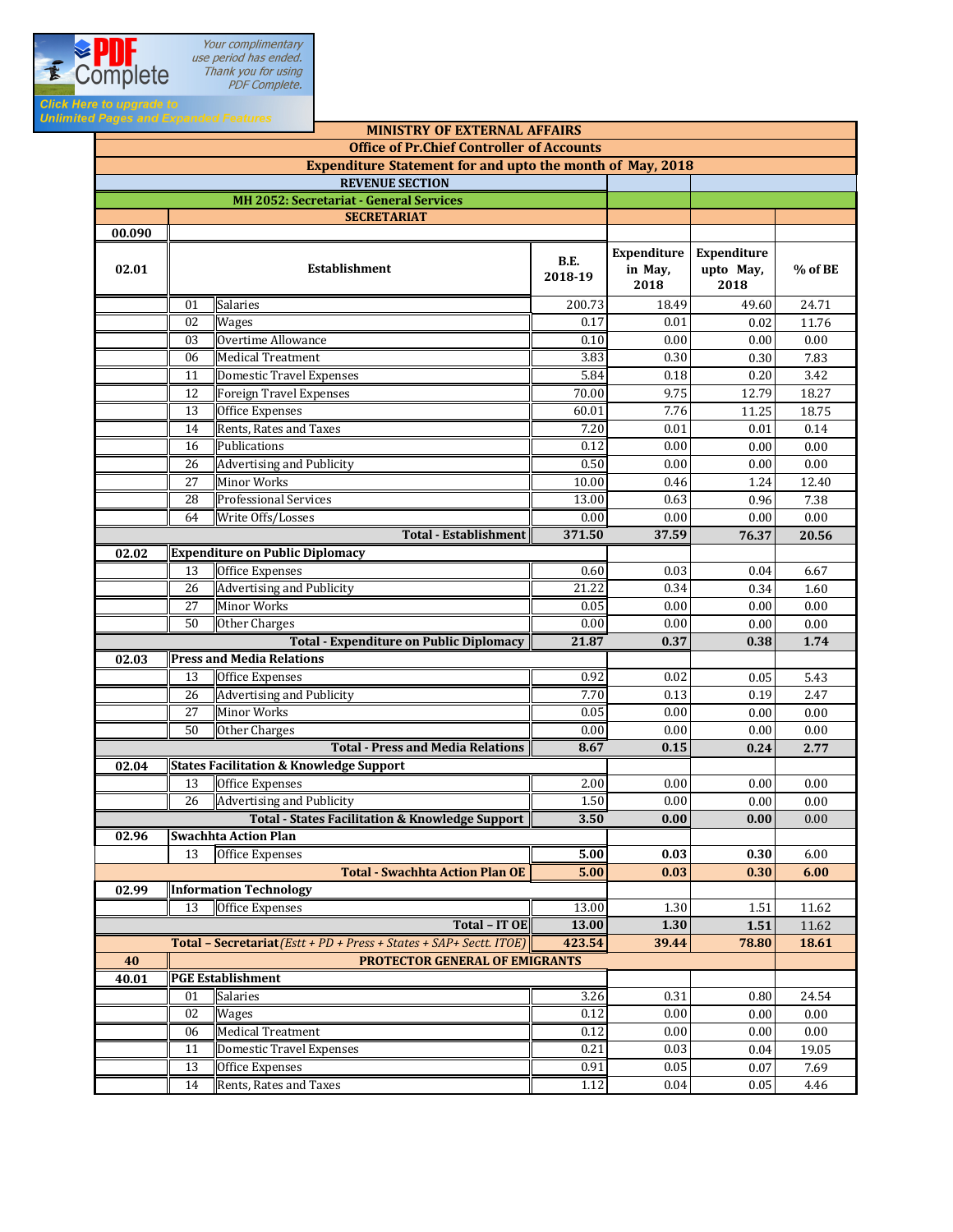Your complimentary<br>use period has ended.<br>Thank you for using

**Click H**<br>Unlimit

| Your complimentary<br>use period has ended.                                       |        |       |       |       |
|-----------------------------------------------------------------------------------|--------|-------|-------|-------|
| $\vec{r}$<br>Thank you for using<br><b>Complete</b><br><b>PDF</b> Complete.       |        |       |       |       |
| ublicity<br><b>Click Here to upgrade to</b>                                       | 0.30   | 0.00  | 0.00  |       |
| <b>Unlimited Pages and Expanded Features</b>                                      | 0.25   | 0.00  | 0.00  | 0.00  |
| $\mathbb{P}$ is the substantial set $\mathbf{r}$ . Ces<br>$\overline{\mathbf{r}}$ | 0.50   | 0.05  | 0.06  | 12.00 |
| <b>Total - PGE Establishment</b>                                                  | 6.79   | 0.48  | 1.02  | 15.02 |
| <b>Swachhta Action Plan</b><br>40.96                                              |        |       |       |       |
| 13<br>Office Expenses                                                             | 0.03   | 0.00  | 0.00  | 0.00  |
| <b>Total - Swachhta Action Plan OE</b>                                            | 0.03   | 0.00  | 0.00  | 0.00  |
| <b>PGE Information Technology</b><br>40.99                                        |        |       |       |       |
| 13<br><b>Office Expenses</b>                                                      | 10.27  | 0.00  | 0.00  | 0.00  |
| <b>Total - PGE ITOE</b>                                                           | 10.27  | 0.00  | 0.00  | 0.00  |
| Total - Protector General of Emigrants (PGE Estt. + PGE ITOE)                     | 17.09  | 0.48  | 1.02  | 5.97  |
| <b>Other Expenditure</b><br>00.800                                                |        |       |       |       |
| Departmental Canteen<br>02.00                                                     |        |       |       |       |
| Other Administrative Expenses<br>20                                               | 0.01   | 0.00  | 0.00  | 0.00  |
| <b>Total - Other Expenditure</b>                                                  | 0.01   | 0.00  | 0.00  | 0.00  |
|                                                                                   |        |       |       |       |
| <b>Total -MH 2052 Secretariat General Services</b>                                | 440.64 | 39.92 | 79.82 | 18.11 |
|                                                                                   |        |       |       |       |
| <b>MH 2061: External Affairs</b>                                                  |        |       |       |       |
| <b>TRAINING</b><br>00.003                                                         |        |       |       |       |
| <b>Foreign Service Training Institute</b><br>01                                   |        |       |       |       |
| <b>Headquarters</b><br>01.01                                                      |        |       |       |       |
| <b>Office Expenses</b><br>13                                                      | 5.87   | 0.38  | 0.45  | 7.67  |
| 20<br>Other Administrative Expenses                                               | 5.32   | 1.40  | 1.43  | 26.88 |
| $\overline{27}$<br><b>Minor Works</b>                                             | 3.06   | 0.00  | 0.00  | 0.00  |
| $\overline{28}$<br><b>Professional Services</b>                                   | 0.01   | 0.00  | 0.00  | 0.00  |
| Total - FSI HQs                                                                   | 14.26  | 1.78  | 1.88  | 13.18 |
| <b>Swachhta Action Plan</b><br>1.96                                               |        |       |       |       |
| 13<br>Office Expenses                                                             | 0.03   | 0.00  | 0.00  | 0.00  |
| <b>Total - Swachhta Action Plan OE</b>                                            | 0.03   | 0.00  | 0.00  | 0.00  |
| <b>Information Technology</b><br>01.99                                            |        |       |       |       |
| <b>Office Expenses</b><br>13                                                      | 0.32   | 0.00  | 0.00  | 0.00  |
| <b>Total - FSI ITOE</b>                                                           | 0.32   | 0.00  | 0.00  | 0.00  |

| 00.101 | <b>EMBASSIES AND MISSIONS</b>          |                                |                                  |         |       |  |
|--------|----------------------------------------|--------------------------------|----------------------------------|---------|-------|--|
| 01     | <b>Management and Establishment</b>    |                                |                                  |         |       |  |
| 01.01  | <b>Missions/Posts Abroad</b>           | Expenditure<br>in May,<br>2018 | Expenditure<br>upto May,<br>2018 | % of BE |       |  |
|        | <b>Salaries</b><br>01                  | 1515.01                        | 223.96                           | 339.25  | 22.39 |  |
|        |                                        |                                |                                  |         |       |  |
|        | 02<br>Wages                            | 23.36                          | 2.37                             | 3.57    | 15.28 |  |
|        | Overtime Allowance<br>03               | 22.34                          | 2.27                             | 3.13    | 14.01 |  |
|        | <b>Medical Treatment</b><br>06         | 101.50                         | 11.15                            | 13.07   | 12.88 |  |
|        | Foreign Travel Expenses<br>12          | 177.00                         | 16.55                            | 22.24   | 12.56 |  |
|        | 13<br>Office Expenses                  | 345.00                         | 39.19                            | 50.23   | 14.56 |  |
|        | Rents, Rates & Taxes<br>14             | 390.00                         | 42.68                            | 59.88   | 15.35 |  |
|        | Advertising & Publicity<br>26          | 25.00                          | 1.52                             | 1.95    | 7.80  |  |
|        | Minor Works<br>27                      | 68.00                          | 6.28                             | 7.85    | 11.54 |  |
|        | Other Charges<br>50                    | 2.79                           | 0.20                             | 0.29    | 10.39 |  |
|        | 0.00<br>Writes Off/losses<br>64        |                                | 0.00                             | 0.00    | 0.00  |  |
|        | <b>Total - Missions/Posts Abroad</b>   | 2670.00                        | 346.17                           | 501.46  | 18.78 |  |
| 1.96   | <b>Swachhta Action Plan</b>            |                                |                                  |         |       |  |
|        | 13<br>Office Expenses                  | 5.00                           | 0.08                             | 0.09    | 1.80  |  |
|        | <b>Total - Swachhta Action Plan OE</b> | 5.00                           | 0.08                             | 0.09    | 1.80  |  |
| 01.99  | <b>Information Technology</b>          |                                |                                  |         |       |  |
|        | 13<br>Office Expenses                  | 26.00                          | 2.94                             | 3.79    | 14.58 |  |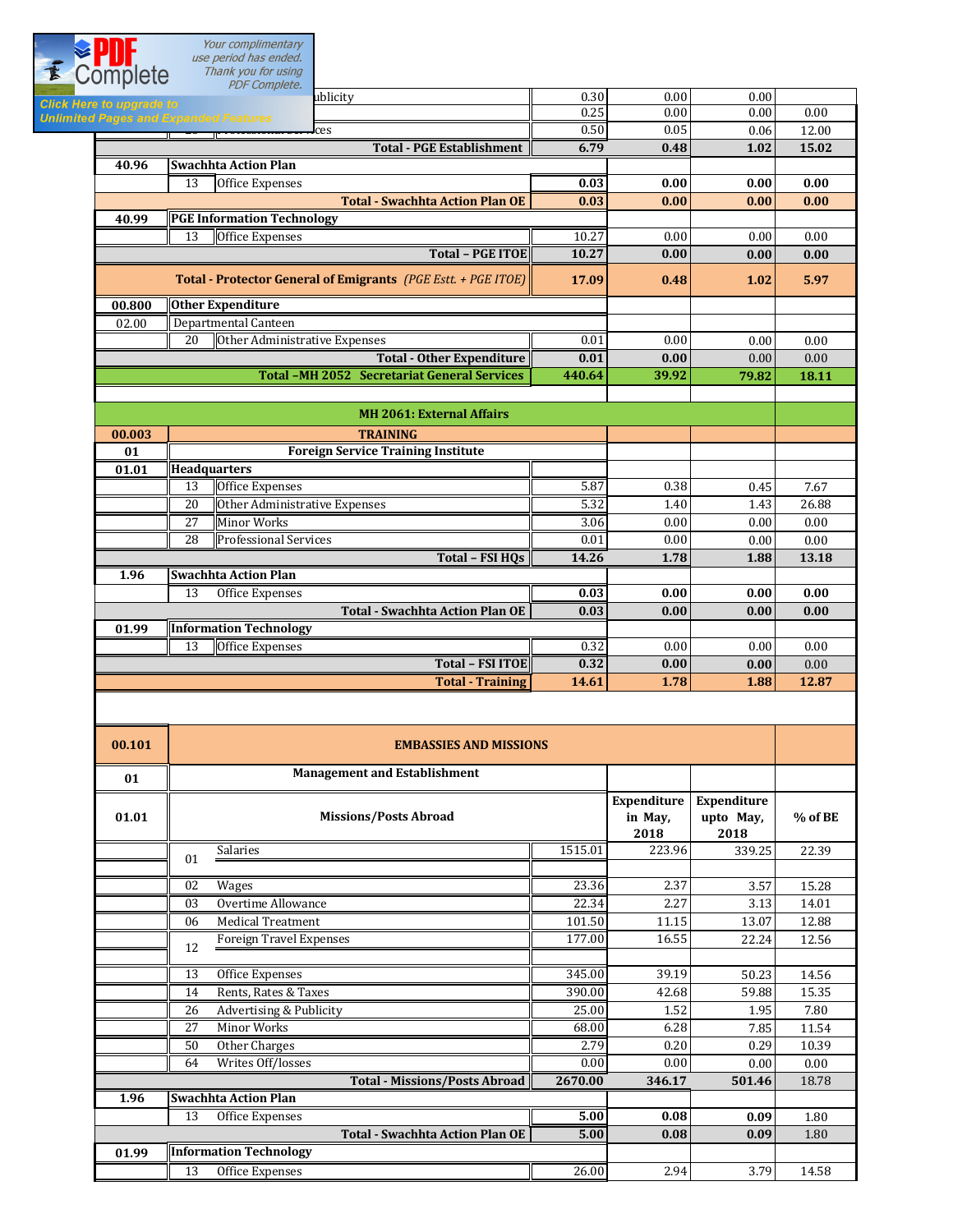|                                              | Your complimentary<br>use period has ended.                             |                |                                       |                                         |                  |
|----------------------------------------------|-------------------------------------------------------------------------|----------------|---------------------------------------|-----------------------------------------|------------------|
| Complete                                     | Thank you for using                                                     |                |                                       |                                         |                  |
| <b>Click Here to upgrade to</b>              | PDF Complete.<br><b>Total - Embassies ITOE</b>                          | 26.00          | 2.94                                  | 3.79                                    | 14.58            |
| <b>Unlimited Pages and Expanded Features</b> | ons/Posts Abroad +SAP+ Embassies ITO.                                   | 2701.00        | 349.19                                | 505.25                                  | 18.71            |
|                                              |                                                                         |                |                                       |                                         |                  |
| 00.103                                       | <b>Special Diplomatic Expenditure</b>                                   | 2400.01        | 362.38                                | 587.97                                  | 24.50            |
| 00.104                                       | <b>International Conference/Meetings</b>                                | 0.10           | 0.00                                  | 0.00                                    | 0.00             |
| 00.105                                       | <b>PASSPORT and EMIGRATION</b>                                          |                |                                       |                                         |                  |
| 01                                           | <b>Central Passport Organisation</b>                                    |                |                                       |                                         |                  |
| 01.01                                        | <b>Establishment</b>                                                    |                | Expenditure<br>in May,<br>2018        | <b>Expenditure</b><br>upto May,<br>2018 | $%$ of BE        |
|                                              | Salaries<br>01                                                          | 156.38         | 11.62                                 | 31.10                                   | 19.89            |
|                                              | 02<br><b>Wages</b><br>Overtime Allowance<br>03                          | 0.16<br>0.01   | 0.01<br>0.00                          | 0.01<br>0.00                            | 6.25<br>0.00     |
|                                              | <b>Medical Treatment</b><br>06                                          | 3.55           | 0.15                                  | 0.36                                    | 10.14            |
|                                              | <b>Domestic Travel Expenses</b><br>11                                   | 16.79          | 1.71                                  | 2.25                                    | 13.40            |
|                                              | Office Expenses                                                         | 62.75          | 7.32                                  | 8.77                                    | 13.98            |
|                                              | 13                                                                      |                |                                       |                                         |                  |
|                                              | Rents, Rates And Taxes<br>14                                            | 10.74          | 0.50                                  | 0.91                                    | 8.47             |
|                                              | <b>Minor Works</b>                                                      | 15.00          | 0.00                                  | 0.00                                    | 0.00             |
|                                              | 27                                                                      |                |                                       |                                         |                  |
|                                              | <b>Professional Services</b>                                            | 4.32           | 0.23                                  | 0.35                                    | 8.10             |
|                                              | 28<br><b>Total -CPO Establishment</b>                                   | 269.70         | 21.54                                 | 43.75                                   | 16.22            |
| 01.02                                        | <b>Printing and Procurement of Travel Documents</b>                     |                |                                       |                                         |                  |
|                                              | Publications<br>16                                                      | 380.00         | 321.92                                | 321.92                                  | 84.72            |
|                                              | <b>Total - Travel Documents Publications</b>                            | 380.00         | 321.92                                | 321.92                                  | 84.72            |
| 01.03                                        | Postal and Freight Charges for Travel Documents<br>Office Expenses      | 51.00          | 2.74                                  |                                         | 8.73             |
|                                              | 13<br><b>CPV</b> Division                                               |                |                                       | 4.45                                    |                  |
|                                              | <b>Total - Travel Documents Postal Charges</b>                          | 51.00          | 2.74                                  | 4.45                                    | 8.73             |
| 01.96                                        | <b>Swachhta Action Plan</b>                                             |                |                                       |                                         |                  |
|                                              | 13 Office Expenses                                                      | 3.00<br>3.00   | $\boldsymbol{0.00}$<br>0.00           | $\boldsymbol{0.00}$<br>0.00             | $0.00\,$         |
| 01.99                                        | <b>Total - Swachhta Action Plan OE</b><br><b>Information Technology</b> |                |                                       |                                         | 0.00             |
|                                              | Office Expenses                                                         | 245.00         | 52.25                                 | 53.75                                   | 21.94            |
|                                              | 13<br><b>CPV</b> Division                                               |                |                                       |                                         |                  |
|                                              | <b>Total - CPO ITOE</b>                                                 | 245.00         | 52.25                                 | 53.75                                   | 21.94            |
|                                              | <b>Total - Central Passport Organisation</b>                            | 948.70         | 398.45                                | 423.87                                  | 44.68            |
| 02.01.50                                     | Payments to States/UTs for Administration of Central Acts and Reg       | 110.00         | 109.60                                | 109.60                                  | 99.64            |
| 03.00.50                                     | Legal Counselling/Assistance to Indian workers In the Gulf              | 0.05           | 0.01                                  | 0.01                                    | 20.00            |
|                                              | <b>Total - Passport and Emigration</b>                                  | 1058.75        | 508.06                                | 533.48                                  | 50.39            |
|                                              |                                                                         |                |                                       |                                         |                  |
| 00.106                                       | <b>ENTERTAINMENT CHARGES</b>                                            |                | <b>Expenditure</b><br>in May,<br>2018 | <b>Expenditure</b><br>upto May,<br>2018 | % of BE          |
| 01.00.20                                     | Entertainment of Dignitaries -Other Administrative Expenses             | 53.50          | 1.10                                  | 1.55                                    | 2.90             |
| 01.00.13                                     | Office Expenses<br>Minor Works                                          | 5.00           | 0.17<br>0.00                          | 0.35<br>0.00                            | 7.00<br>$0.00\,$ |
| 01.00.27                                     | <b>Total - Entertainment Charges</b>                                    | 12.00<br>70.50 | 1.27                                  | 1.90                                    | 2.70             |
|                                              |                                                                         |                |                                       |                                         |                  |
| 00.798<br>01                                 | <b>INTERNATIONAL CO-OPERATION</b><br>Commonwealth                       |                | <b>Expenditure</b><br>in May,<br>2018 | <b>Expenditure</b><br>upto May,<br>2018 | % of BE          |
| 01.01.32                                     | Commonwelth Secratariat - Contribution                                  | 10.00          | 0.00                                  | 0.00                                    | 0.00             |
| 01.02.32                                     | Commonwelth Foundation - Contribution                                   | 1.30           | 0.00                                  | 0.00                                    | 0.00             |
|                                              | <b>Total - Commonwealth</b>                                             | 11.30          | 0.00                                  | 0.00                                    | 0.00             |
|                                              |                                                                         |                |                                       |                                         |                  |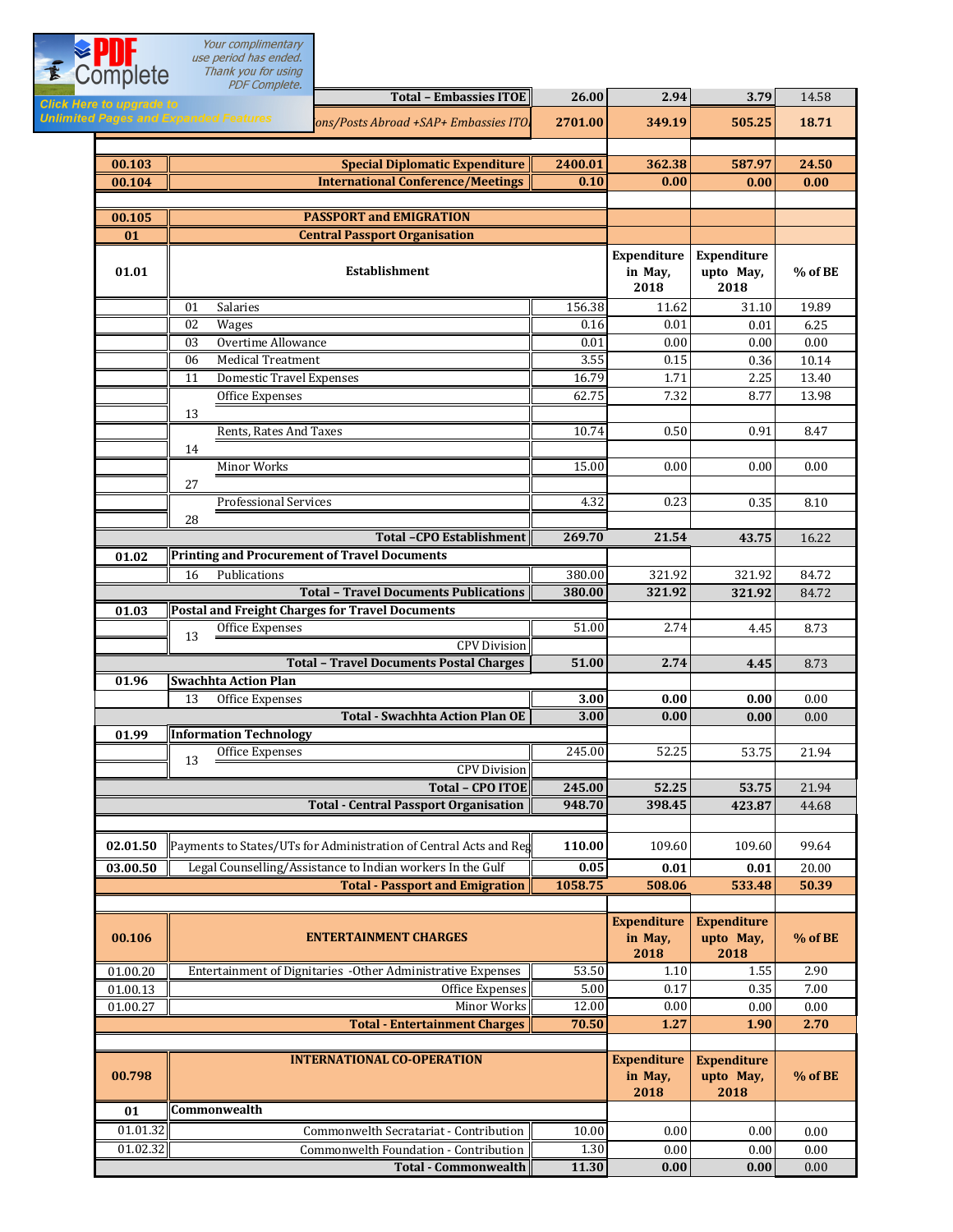Your complimentary use period has ended. Thank you for using

**Complete Other International Organisations**  $\parallel$  41.00  $\parallel$  1.05  $\parallel$  2.56 Click Here to **15.32 16.00.32 258.00 Property Separation Separation (Based Separation 18.52.00)** 97.72 97.72 97.88 **Unlimited P OF-OU-SZACE CONTRIBUTION CONTRIBUTION CONTRIBUTION CONTRIBUTION**  $\begin{bmatrix} 0.37 \\ 0.37 \end{bmatrix}$  0.37 3.70 05.00.32 0.50 0.03 0.03 6.00 **Council for Security Cooperation In Asia-Pacific South Asian University** 06.00 32 **Contributions** 31.00 0.03 0.03 0.10 **Grants for Creation of Capital Assets** 310.00 0.00 0.00 0.00 0.00 14 **Rents, Rates and Taxes** 34.00 5.64 5.64 16.59 07.00.32 200.00 97.91 97.91 48.96  **Nalanda International University** 08.00.32 11.30 0.25 0.25 2.21 **BIMSTEC Secretariat** 09.00.31 0.00 0.00 0.00 0.00 **India Development Foundation** 10.00.31 0.00 0.00 0.00 0.00 **Overseas Indian Facilitation Centre** 11.00.31|**| Overseas Workers Resource Centre** || 1.30| 0.09| 0.09| 6.92 12.00.31 1.20 0.00 0.00 0.00 **Overseas Indian Centres** 13.00 **India Centre for Migration Grants-in-aid-General** 1.75 0.00 0.00 0.00 0.00 0.00 **Grants-in-aid-Salary** 0.75 0.00 0.00 0.00 0.00 0.00  **Total - International Co-operation 900.80 203.09 203.09 22.55 OTHER EXPENDITURE 00.800 B.E 2018- Expenditure Expenditure in May, 19 upto May, % of BE 2018 2018 01.00.50 Demarcation of Boundaries 1**  $\begin{bmatrix} 3.50 \\ 0.00 \end{bmatrix}$  0.00 0.00 0.00 **03 Other Schemes** 03.03.31 0.00 0.00 0.00 0.00 Other Items 03.03.50 Grants in Aid General 3.92 0.00 0.00 0.00 0.00 0.00 03.04.50 0.00 0.00 0.00 0.00 Overseas Citizenship of India 03.05.50 5.00 0.00 0.00 0.00 Know India Programme 03.06.50 7.00 0.00 0.00 0.00 Scholarship Scheme for Diaspora Children 03.07.50  $\parallel$  9.00 Promotion of Cultural ties with Diaspora  $\parallel$  2.00  $\parallel$  0.18 0.18 9.00 03.08.50 11.00 0.00 0.00 0.00 Awareness Campaign/Media Plan 03.13.50 0.00 0.00 0.00 0.00 Labour Mobility Partnership 03.19.50 0.83 0.00 0.00 0.00 Object-de-Art Cell 03.20.50 **Peparture Orientation and Skill Upgradation of Emigrant Workers**  $\parallel$  0.50 0.00 0.00 0.00 0.00 0.00 03.23.50 0.01 0.00 0.00 0.00 Repatriation of Indian Destitutes 03.25.50 Legal Assistance to Women facing problems in NRI Marriages  $\begin{array}{|l} \hline \end{array}$  0.01  $\begin{array}{|l} \hline \end{array}$  0.00 0.00 0.00 0.00 03.26.50 0.01 0.00 0.00 0.00 Evacuation Of Indian Due To War/Civil Disturbance 03.27.50 0.05 0.00 0.00 0.00 Medical Treatment Of Afghan Patients 03.28.50 0.05 0.00 0.00 0.00 Treatment Of Nepalese Patients In Indian Hospitals 03.31.50 5.00 0.00 0.00 0.00 Pravasi Kaushal Vikas Yojna **35.38 0.18 0.18** 0.51  **Total - Other Schemes09.01.50 3.00 0.01** 0.01 0.33  **Mansarover Pilgrimage- Other Charges Grants to Institutions 11** 11.02.31 0.05 0.00 0.00 0.00 Indian Society of International Law 11.09.31 Support to Institutes of Chinese Studies  $\begin{bmatrix} 1.30 & 0.00 & 0.00 \end{bmatrix}$  0.00 0.00 11.10.31 0.10 0.00 0.00 0.00 Indian Federation of UN Associations 11.12.31 CCR & IFUNA for Organising UN-Day Functions  $\begin{matrix} 0.02 \end{matrix}$  0.00 0.00 0.00 0.00 11.28.31 Centre for Land Warfare Studies-Centre for UN Peacekeeping 3.10 0.34 0.34 0.34 10.97 **Total - Grants To Institutions 4.57 0.34 0.34** 7.44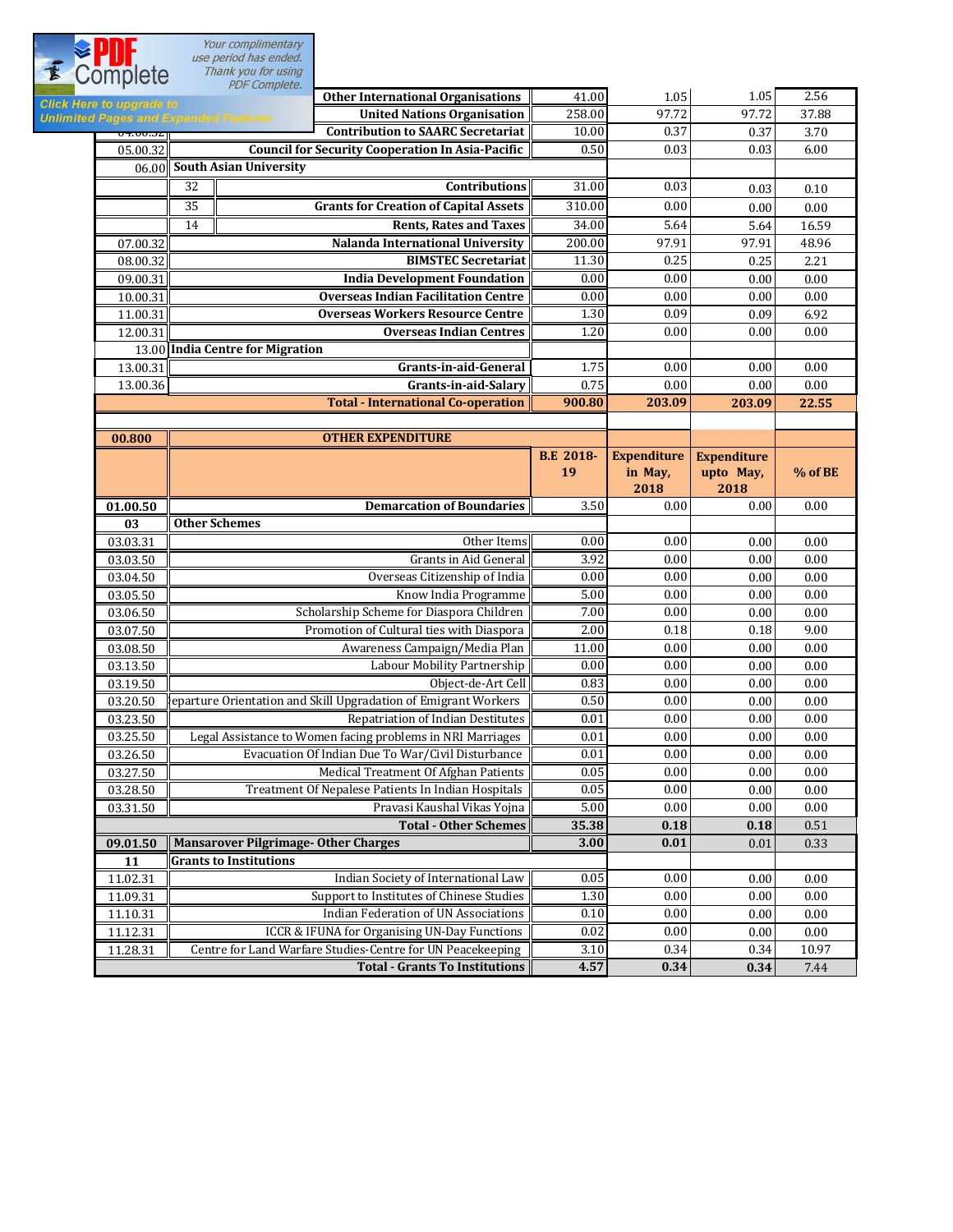Your complimentary<br>use period has ended.<br>Thank you for using

**Click**<br>Unlim

| $     -$           | PDF Complete.                                                                                      |              |              |              |                  |
|--------------------|----------------------------------------------------------------------------------------------------|--------------|--------------|--------------|------------------|
| lere to upgrade to | Isia Distinguished Visitors Programme<br>ted Pages and Expanded Features                           | 0.35         | 0.18         | $0.18\,$     | 51.43            |
| 14.04.40           | mura-USA Distinguished Visitors Programme                                                          | 1.65         | 0.38         | 0.38         | 23.03            |
| 12.03.20           | Indo-German Consultative Group                                                                     | 0.50         | 0.00         | 0.00         | 0.00             |
| 12.04.20           | <b>Expenditure on Holding Seminars and Studies</b>                                                 | 10.00        | 0.03         | 1.04         | 10.40            |
| 12.05.50           | Nehru Awards                                                                                       | 0.05         | 0.00         | 0.00         | 0.00             |
| 12.10.20           | India Japan Distinguished Visitors Programme                                                       | 0.35         | 0.00         | $0.00\,$     | 0.00             |
| 12.12.34           | Exchange of Scholars under Fulbright Programme                                                     | 24.00        | 0.00         | 0.00         | 0.00             |
| 12.15.20           | India Thailand Exchange Programme                                                                  | 0.40         | 0.00         | 0.00         | 0.00             |
| 12.16.20           | India Vietnam Distinguished Visitors Programme                                                     | 0.09         | 0.00         | $0.00\,$     | 0.00             |
| 12.17.20           | <b>BCIM Programme</b>                                                                              | 0.50         | 0.00         | 0.00         | 0.00             |
| 12.18.20           | Distinguished Visitors Programme for Central Asia                                                  | 0.05         | 0.00         | 0.00         | 0.00             |
| 12.19.20           | <b>ARF &amp; CICA</b>                                                                              | 0.50         | 0.00         | 0.00         | 0.00             |
| 12.20.20           | <b>UK Visitors to India</b>                                                                        | 1.00         | 0.00         | 0.00         | 0.00             |
| 12.21.20           | Special Research Project-China                                                                     | 1.45         | 0.00         | 0.00         | 0.00             |
|                    | <b>Total - Special Programmes</b>                                                                  | 40.89        | 0.59         | 1.60         | 3.91             |
| 15.00.50           | <b>Celebration of Pravasi Bharatiya Divas</b>                                                      | 10.00        | 0.33         | 1.48         | 14.80            |
| 17                 | <b>MEA Hostels &amp; Residential Complexes</b>                                                     |              |              |              |                  |
| 17.00              | 01<br>Salaries                                                                                     | 0.78         | 0.05         | $0.16\,$     | 20.51            |
|                    | 02<br>Wages                                                                                        | 0.12         | 0.01         | $0.02\,$     | 16.67            |
|                    | 03<br>Overtime Allowance                                                                           | 0.00         | 0.00         | 0.00         | 0.00             |
|                    | <b>Medical Treatment</b><br>06                                                                     | 0.03         | 0.00         | 0.00         | 0.00             |
|                    | 13<br>Office Expenses                                                                              | 5.97         | 0.86         | 0.98         | 16.42            |
|                    | 14<br>Rents, Rates and Taxes                                                                       | 0.65         | 0.00         | 0.00         | 0.00             |
|                    | 27<br>Minor Works                                                                                  | 2.00         | 0.03         | 0.03         | 1.50             |
| 17.96.13           | <b>Swachhta Action Plan-OE</b>                                                                     | 0.03         | 0.00         | 0.00         | 0.00             |
|                    | <b>Total - MEA Hostels &amp; Residential Complex</b>                                               | 9.58         | 0.95         | 1.19         | 12.42            |
| 18.00.50           | Maintenance cost of Aircrafts of Air India for VVIP travel                                         | 141.00       | 0.00         | 61.84        | 43.86            |
| 19.00              | Indian Council of Cultural Relations (ICCR)                                                        |              |              |              |                  |
|                    | Grants-in-aid - General<br>31                                                                      | 70.00        | 26.63        | 26.63        | 38.04            |
|                    |                                                                                                    |              | 0.00         |              |                  |
|                    | 35<br>Grants for Creation of Capital Assets                                                        | 0.00         |              | 0.00         | 0.00             |
|                    | Grants in Aid - Salaries<br>36                                                                     | 185.00       | 83.58        | 83.58        | 45.18            |
|                    | <b>Total-ICCR</b>                                                                                  | 255.00       | 110.21       | 110.21       | 43.22            |
| 20.00              | <b>Indian Council of World Affairs (ICWA)</b>                                                      |              |              |              |                  |
|                    | Grants-in-aid - General<br>31                                                                      | 14.83        | 4.48         | 4.48         | 30.21            |
|                    | 36<br>Grants in Aid - Salaries                                                                     | 1.87         | 0.62         | 0.62         | 33.16            |
|                    | <b>Total - ICWA</b>                                                                                | 16.70        | 5.10         | 5.10         | 30.54            |
| 21.00              | Society for Research and Information System for Non-Aligned and other                              |              |              |              |                  |
|                    | 31<br>Grants-in-aid - General                                                                      | 0.40         | 0.00         | 0.00         | 0.00             |
|                    | 36<br>Grants in aid - Salaries                                                                     | 11.60        | 0.00         | 0.00         | 0.00             |
|                    | <b>Total - RIS</b><br><b>Indian Council for Research on International Economic Relati</b>          | 12.00        | 0.00         | $0.00\,$     | 0.00             |
| 22.00.31           |                                                                                                    | 0.10         | 0.00         | 0.00         | 0.00             |
| 23                 | <b>Special Activities of Missions</b>                                                              |              |              |              |                  |
| 23.01.26           | Propagation of Hindi through Indian Missions abroad                                                | 15.00        | 0.14         | 0.15         | 1.00             |
| 23.02.50           | Republic Day & Independence Day Celebrations in Missions                                           | 9.00         | 0.00         | 0.01         | 0.11             |
| 23.03.32           | Grants to Recreational Clubs in Missions                                                           | 0.01         | $0.00\,$     | 0.00         | 0.00             |
| 23.06.50           | <b>Market Expansion Activities</b>                                                                 | 17.50        | 0.66         | 0.73         | 4.17             |
| 23.23.50           | <b>States Facilitation Abroad</b>                                                                  | 5.00         | 0.02         | 0.03         | 0.60             |
|                    | <b>Total - Special Activities of Missions</b>                                                      | 46.51        | 0.82         | 0.92         | 1.98             |
| 24                 | <b>High Level Delegations</b>                                                                      |              |              |              |                  |
| 24.01.20           | Vice President's Visits Abroad                                                                     | 48.00        | 2.17         | 2.20         | 4.58             |
| 24.02.20           | <b>Other Special Delegations</b>                                                                   | 2.00         | 0.18         | 0.42         | 21.00            |
|                    | <b>Total - High Level Delegation</b>                                                               | 50.00        | 2.35         | 2.62         | 5.24             |
|                    | <b>Total - Other Expenditure</b>                                                                   | 628.23       | 120.88       | 185.49       | 29.53            |
|                    | Total - MH 2061 - External Affairs                                                                 | 7785.30      | 1546.65      | 2019.06      | 25.93            |
|                    |                                                                                                    |              |              |              |                  |
|                    |                                                                                                    |              |              |              |                  |
| 2075               | Miscellaneous General Services (Write Offs/Losses)<br>Total -MH 2075Miscellaneous General Services | 0.01<br>0.01 | 2.19<br>2.19 | 2.46<br>2.46 | 0.00<br>24600.00 |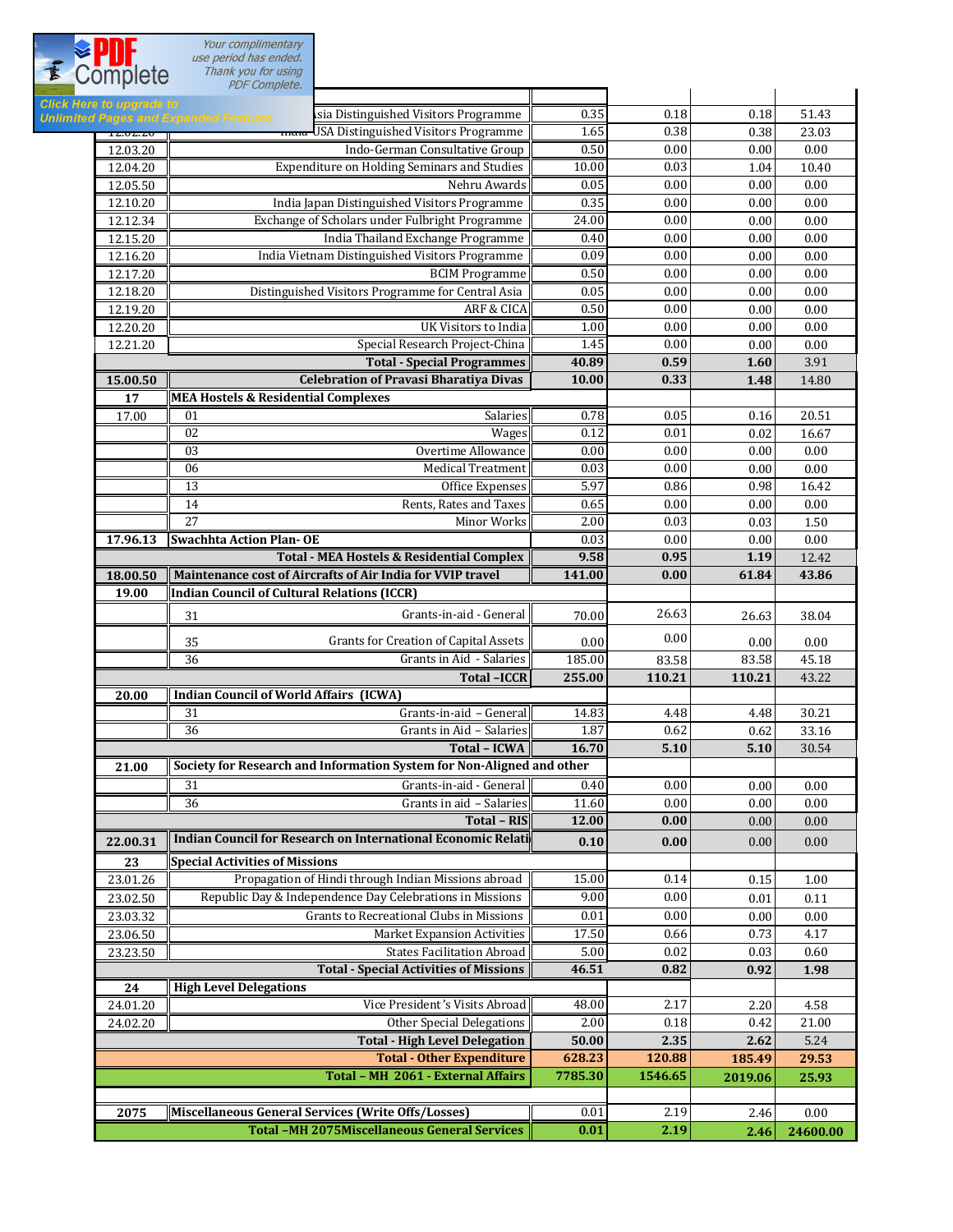Your complimentary use period has ended. Thank you for using PDF Complete.

Complete

Click Here to ur **Expenditure Expenditure Milmited Pages and Expanded Features**<br> **Milmited Pages and Expanded Features**<br> **Co-operation with Other Countries in May, upto May, % of BE 2018 2018 07 Technical Aid to South and South East Asia under Colombo Plan** 07.01 32 **Experts and Trainers** 0.00 0.00 0.00 0.00 0.00 0.00  $\begin{array}{|c|c|c|c|c|c|c|c|c|} \hline 07.02 & 32 & \multicolumn{1}{c|}{\textbf{32}} & 0.02 & 0.02 & 0.02 \hline \end{array}$ **09.00.32 175.00** 0.08 1.90 1.09 **Aid to Bangladesh Aid to Bhutan 10** 10.02.32 120.00 0.00 0.00 0.00 Aid to Bhutan Punatsangchhu I HEP 10.03.32 15.00 0.00 0.00 0.00 MangdechhuHEP 10.04.32 150.00 0.00 0.00 0.00 Punatsangchhu II HEP Other Projects 10.05.32 **1313.50** 1313.50 **489.93** 678.76 51.68 10.07.32 5.00 0.00 0.00 0.00 Chamkharchu Hydroelectric Project 10.08.32 5.00 0.00 0.00 0.00 Bunaka Hydroelectric Project 10.09.32 200.00 0.00 0.00 0.00 Kholongchu Hydroelectric Project 10.10.32 5.00 0.00 0.00 0.00 Wangchu Hydroelectric Project **Aid to Nepal 11.00.32** 650.00 **11.00.32** 168.98 26.00 **12.00.32 150.00** 20.23 21.67 14.45 **Aid to Sri Lanka 13.00.32 125.00** 0.03 0.06 0.05  **Aid to Maldives 14.00.32** | 280.00 | 280.00 | 280.00 | 280.00 | 173.64 | 280.78 | 280.00 | 280.00 | 280.78 | 280.78 | 280.78 | 280 **15.00.32 115.00 115.00 22.64 25.34 22.03 16.00.32** 20.00 5.88 5.88 29.40  **Aid for Disaster Relief 17.00.32** | **280.00 280.00 13.87** 18.18 | **18.18** 18.49 **18.00.32** | **CONSERVIAGE OF A CONSTRANCE Programme** | **10.00** | 0.00 | 0.29 | 2.90 **19.00.32 compare 19.00 compare 19.000 0.12 0.13** 0.00 **0.13 0.00 20.00.32 200.00** 3.41 4.46 2.23 **Aid to African Countries 23.00.32 30.00** 0.00 0.00 0.00 **Multilateral Economic Relation Programme 24.00.32** | Investment Promotion and Publicity Programme | 75.00 | 16.07 | 16.51 | 22.01 **25.00.32 30.00** 0.03 0.15 0.50  **Aid to Eurasian Countries 32.00.32 20.00** 0.00 0.00 0.00 **Aid to Latin American Countries 33.00.32 325.00** 38.53 105.33 32.41 **Aid to Afghanistan 34.00.32 0.05** 0.00 0.00 0.00 **Energy Security 35.00.32 45.00** 0.81 1.23 2.73 **ASEAN Multilateral 36.00.32 5.00** 0.28 0.28 5.60 **Aid to Mongolia 38.00.32 150.00** 0.00 0.00 0.00 **Chahbahar Port 40.00.32 350.00** 5.57 5.57 1.59 **Aid to Mauritius 41.00.32 300.00** 0.01 0.01 0.00 **Aid to Seychelles Total - MH 3605 TEC with Other Countries 5148.55 950.65 1235.53 24.00 TOTAL - REVENUE Section 13374.50 2539.41 3334.41 24.93**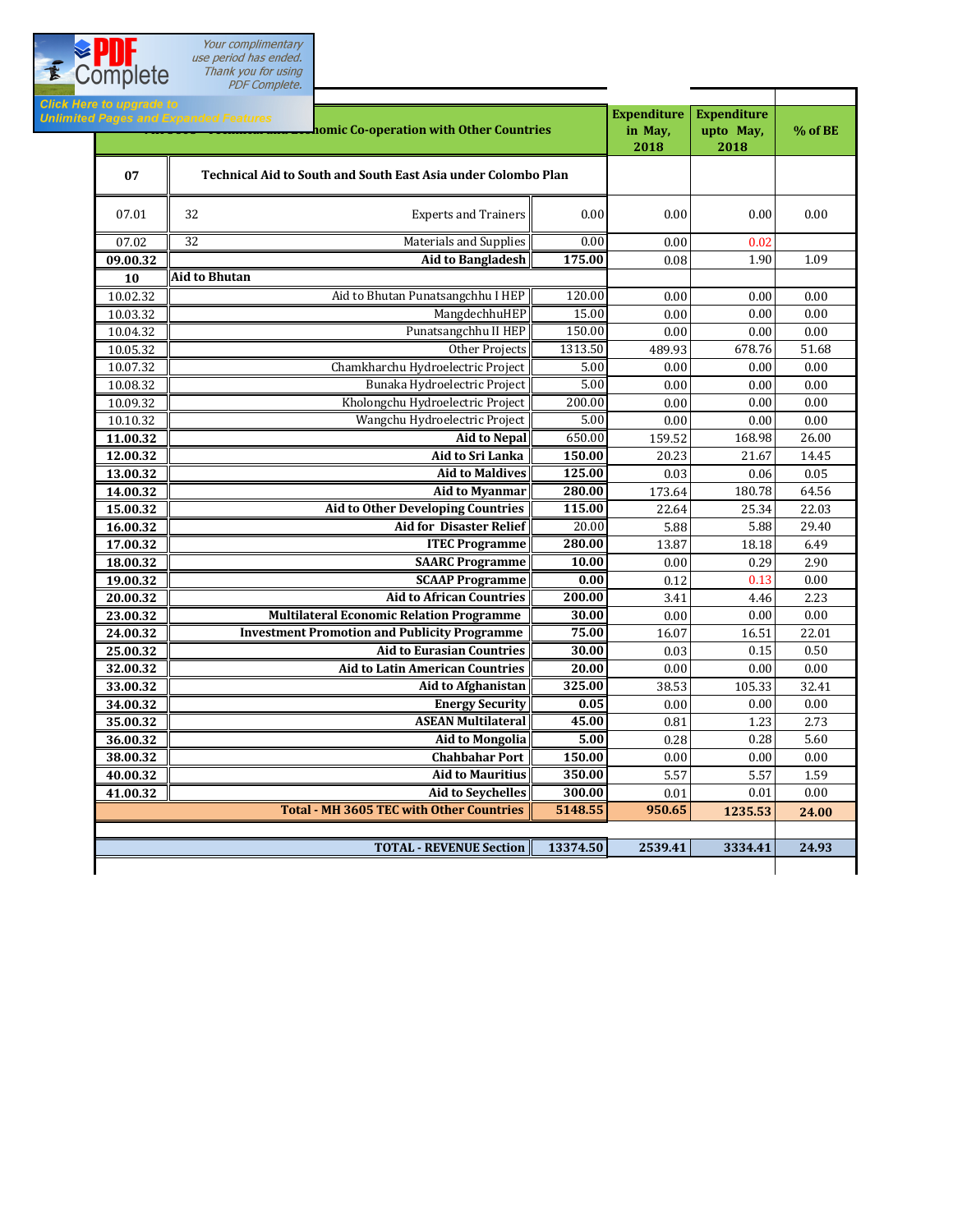| E | Complete                        | use period has ended.<br>Thank you for using<br><b>PDF</b> Complete. |                                                          |                                       |                                         |                                         |         |
|---|---------------------------------|----------------------------------------------------------------------|----------------------------------------------------------|---------------------------------------|-----------------------------------------|-----------------------------------------|---------|
|   | <b>Click Here to upgrade to</b> | <b>Unlimited Pages and Expanded Features</b>                         | <b>CAPITAL SECTION</b>                                   |                                       |                                         |                                         |         |
|   |                                 |                                                                      | MH 4059 - Capital Outlay on Public Works                 |                                       | <b>Expenditure</b><br>in May,<br>2018   | <b>Expenditure</b><br>upto May,<br>2018 | % of BE |
|   | 60.051                          | <b>Other Buildings - Construction</b>                                |                                                          |                                       |                                         |                                         |         |
|   | 17.05.53                        |                                                                      | External Affairs - Major Works                           | 600.00                                | 15.45                                   | 15.83                                   | 2.64    |
|   |                                 |                                                                      | Total -MH 4059 Capital Outlay on Public Works            | 600.00                                | 15.45                                   | 15.83                                   | 2.64    |
|   |                                 |                                                                      |                                                          |                                       |                                         |                                         |         |
|   |                                 | MH 4216 - Capital Outlay on Housing                                  |                                                          | <b>Expenditure</b><br>in May,<br>2018 | <b>Expenditure</b><br>upto May,<br>2018 | $%$ of BE                               |         |
|   | 01.700                          |                                                                      | <b>Government Residential Buildings - Other Housing</b>  |                                       |                                         |                                         |         |
|   | 18.03.53                        |                                                                      | External Affairs - Major Works                           | 200.00                                | 76.12                                   | 96.03                                   | 48.02   |
|   |                                 |                                                                      | <b>Total - MH 4216 Capital Outlay on Housing</b>         | 200.00                                | 76.12                                   | 96.03                                   | 48.02   |
|   |                                 |                                                                      |                                                          |                                       |                                         |                                         |         |
|   |                                 |                                                                      | <b>MH 7605 - Advances to Foreign Governments (Loans)</b> |                                       | <b>Expenditure</b><br>in May,<br>2018   | <b>Expenditure</b><br>upto May,<br>2018 | % of BE |
|   | 00.055                          |                                                                      | <b>Loans to Government of Maldives</b>                   | 0.00                                  | 0.00                                    | 0.00                                    | 0.00    |
|   | 00.097                          | <b>Loans to Government of Bhutan</b>                                 |                                                          |                                       |                                         |                                         |         |
|   | 01.01.55                        |                                                                      | Punatsangchhu I HEP                                      | 250.00                                | 0.00                                    | $0.00\,$                                | 0.00    |
|   | 01.02.55                        |                                                                      | MangdechhuHEP                                            | 35.00                                 | 0.00                                    | 0.00                                    | 0.00    |
|   | 01.03.55                        |                                                                      | Punatsangchhu II HEP                                     | 430.00                                | 0.00                                    | 0.00                                    | 0.00    |
|   | 02.00.55                        |                                                                      | Other Projects - Loans and Advances                      | 121.50                                | 0.00                                    | 0.00                                    | 0.00    |
|   |                                 |                                                                      | <b>Total - Loans for HEPs/Other Projects in Bhutan</b>   | 836.50                                | 0.00                                    | 0.00                                    | 0.00    |
|   |                                 |                                                                      | <b>Total - MH7605 - Advances to Foreign Governments</b>  | 836.50                                | 0.00                                    | 0.00                                    | 0.00    |
|   |                                 |                                                                      |                                                          |                                       |                                         |                                         |         |
|   |                                 |                                                                      |                                                          |                                       |                                         |                                         |         |
|   |                                 |                                                                      | <b>TOTAL - CAPITAL Section</b>                           | 1636.50                               | 91.57                                   | 111.86                                  | 6.84    |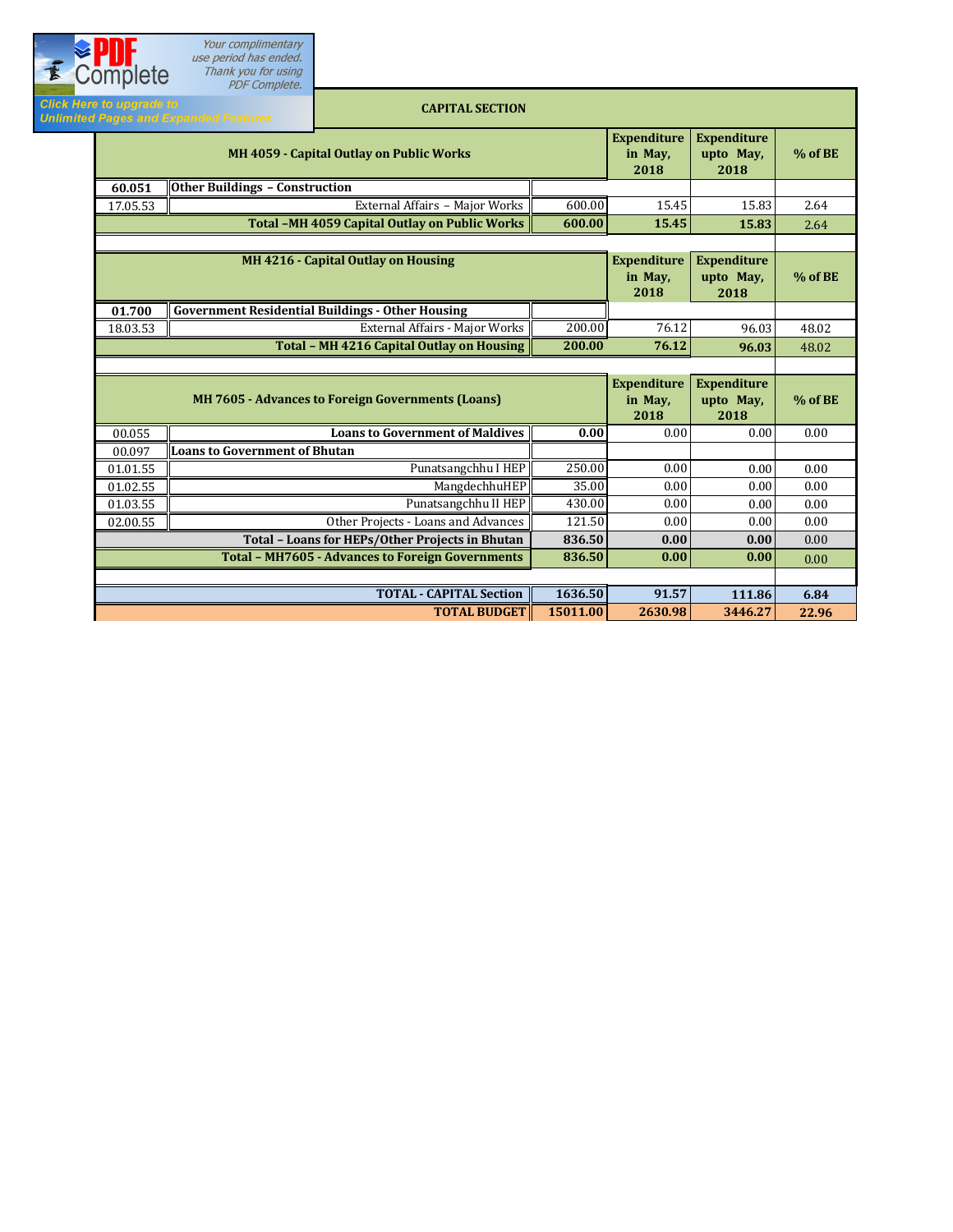

Your complimentary<br>use period has ended. e period has ended?<br>Thank you for using<br>PDF Complete.

## **Click Here to upgrade to Unlimited Pages and Expanded Features**

**(Rupees in crores)**

| ן נעט וט כטטאנין<br>REVENUE RECEIPTS: 2018-19(Up t o May, 2018)         |                    |                           |                         |  |  |  |  |
|-------------------------------------------------------------------------|--------------------|---------------------------|-------------------------|--|--|--|--|
| <b>Revenue Receipts</b>                                                 | <b>B.E 2018-19</b> | Receipt upto<br>May, 2018 | % age to B.E<br>2018-19 |  |  |  |  |
| <b>Visa Fee</b>                                                         | 2150.00            | 234.03                    | 10.89                   |  |  |  |  |
| <b>Passport Fee</b>                                                     | 2500.00            | 451.65                    | 18.07                   |  |  |  |  |
| Receipts under<br><b>Overseas</b><br>Citizenship Act                    | 400.00             | 64.44                     | 16.11                   |  |  |  |  |
| <b>Emigration Fee</b>                                                   | 10.00              | 1.45                      | 14.50                   |  |  |  |  |
| <b>Receipts From</b><br><b>Guest Houses Govt</b><br><b>Hostels Etc.</b> | 0.35               | 0.06                      | 17.14                   |  |  |  |  |
| <b>Receipts Under RTI</b><br>Act, 2005                                  | 0.01               | 0.00                      | 0.00                    |  |  |  |  |
| <b>Other Receipts</b>                                                   | 330.00             | 23.00                     | 6.97                    |  |  |  |  |
| <b>Total</b>                                                            | 5390.36            | 774.63                    | 14.37                   |  |  |  |  |